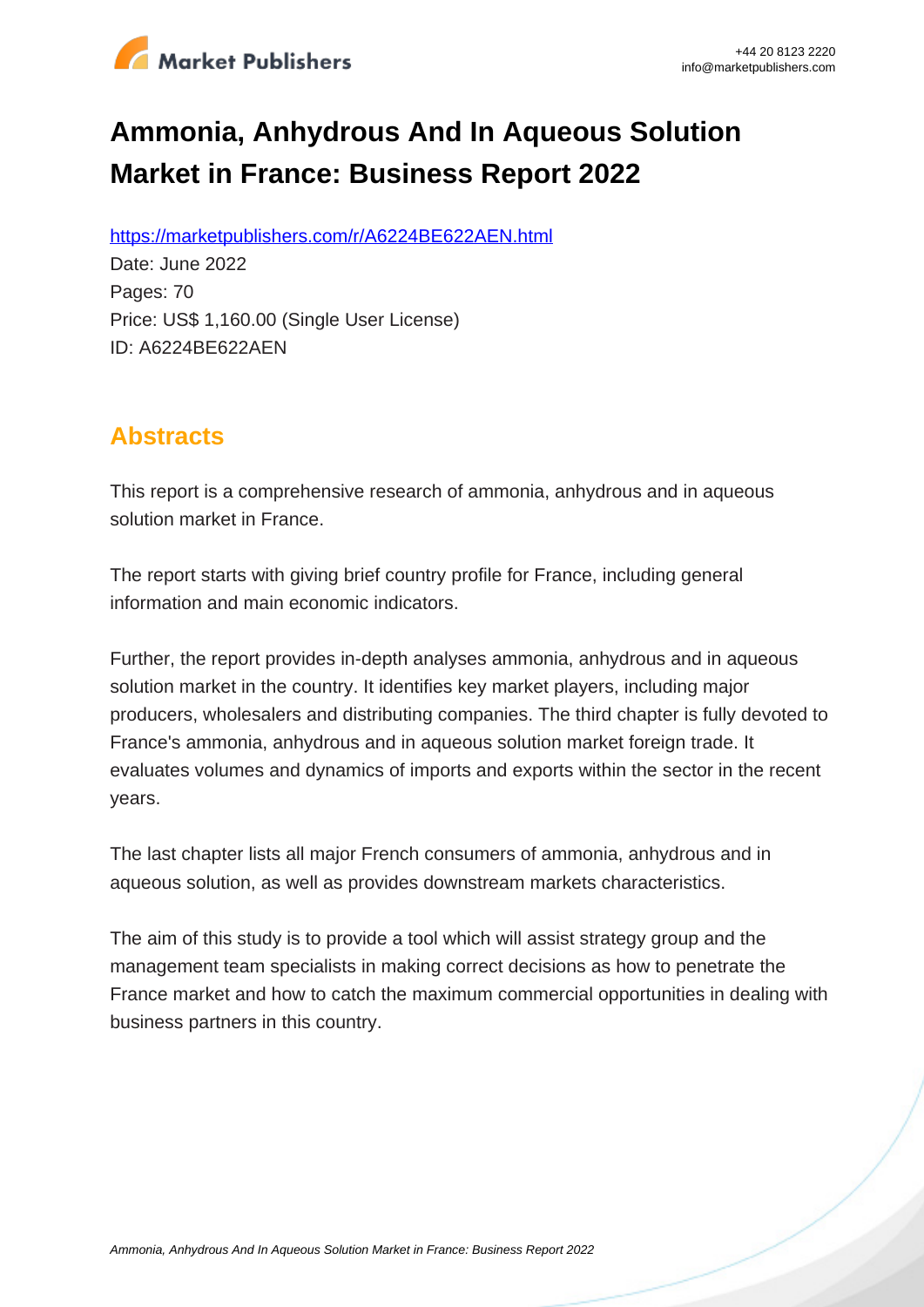

# **Contents**

#### **1. FRANCE PESTEL ANALYSIS**

- 1.1. Political Factors
- 1.2. Economic Factors
- 1.3. Social Factors
- 1.4. Technological Factors
- 1.5. Environmental Factors
- 1.6. Legal Factors

#### **2. AMMONIA MARKET IN FRANCE**

- 2.1. Overview of ammonia market
- 2.2. Producers of ammonia, including contact details and product range
	- 2.2.1. Producers of anhydrous ammonia
	- 2.2.2. Producers of ammonia in aqueous solution

#### **3. FRANCE'S FOREIGN TRADE IN AMMONIA**

- 3.1. Export and import of anhydrous ammonia: volume, structure, dynamics
- 3.2. Export and import of ammonia in aqueous solution

#### **4. MAJOR WHOLESALERS AND TRADING COMPANIES IN FRANCE**

### **5. AMMONIA CONSUMERS IN FRENCH MARKET**

## 5.1. Downstream markets of Ammonia, Anhydrous And In Aqueous Solution in France 5.2. Ammonia, Anhydrous And In Aqueous Solution consumers in France

Please note that Ammonia, Anhydrous And In Aqueous Solution Market in France: Business Report 2022 is a half ready publication. It only requires updating with the help of new data that are constantly retrieved from Publisher's databases and other sources. This updating process takes 3-5 business days after order is placed. Thus, our clients always obtain a revised and updated version of each report. Please also note that we do not charge for such an updating procedure. BAC Reports has information for more than 25,000 different products available but it is impossible to have all reports updated immediately. That is why it takes 3-5 days to update a report after an order is received.